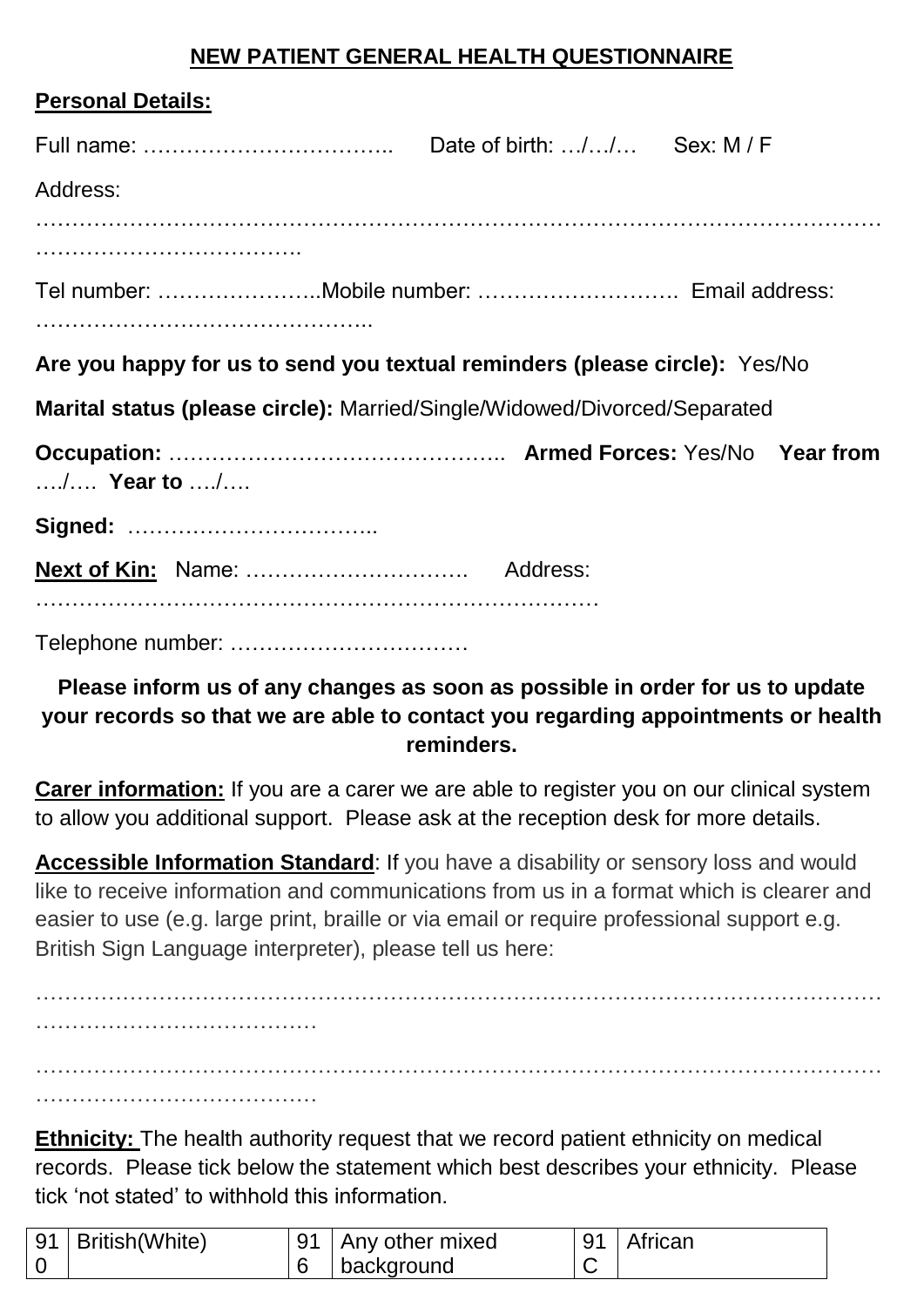| 91 | Irish(White)        | 91 | Indian or British Indian | 91 | Any other black  |
|----|---------------------|----|--------------------------|----|------------------|
|    |                     |    |                          | D  | background       |
| 91 | Any other white     | 91 | Pakistani or British     | 91 | Chinese          |
| 2  | background          | 8  | Pakistani                | Е  |                  |
| 91 | Mixed White & Black | 91 | Bangladeshi or British   | 91 | Any other ethnic |
| 3  | Caribbean           | 9  | Bangladeshi              | F  | group            |
| 91 | Mixed White & Black | 91 | Any other Asian          | 91 | Not stated       |
| 4  | African             | A  | background               | G  |                  |
| 91 | Mixed White & Asian | 91 | Caribbean                |    |                  |
| 5  |                     | B  |                          |    |                  |

**Main language spoken:** ………………………. **English speaker:** Yes /No

**Gender:** Male / Female **Religion:**……………………..

| Hetrosexual     |                                                      |
|-----------------|------------------------------------------------------|
| <b>Bisexual</b> |                                                      |
| Homosexual      | Allergies: Do you have any known allergies: Yes / No |
| Lesbian         | <b>Details of allergies:</b>                         |
| Transsexual     |                                                      |
| Not stated      |                                                      |

**Current Medication:** Are you taking any regular medication from your doctor? : Yes / No

**What date is your next prescription due? …./…./…. Please attach your repeat prescription from your previous GP. If you do not have a repeat form please list current medications below:**

| <b>MEDICATION NAME</b> | <b>DOSE</b> | <b>FREQUENCY</b> |
|------------------------|-------------|------------------|
|                        |             |                  |
|                        |             |                  |
|                        |             |                  |
|                        |             |                  |

**Females only:** It is important to give details of your oral contraceptive medication.

**Method of contraception:** …………………………….. **Current oral contraceptive medication:** …………………………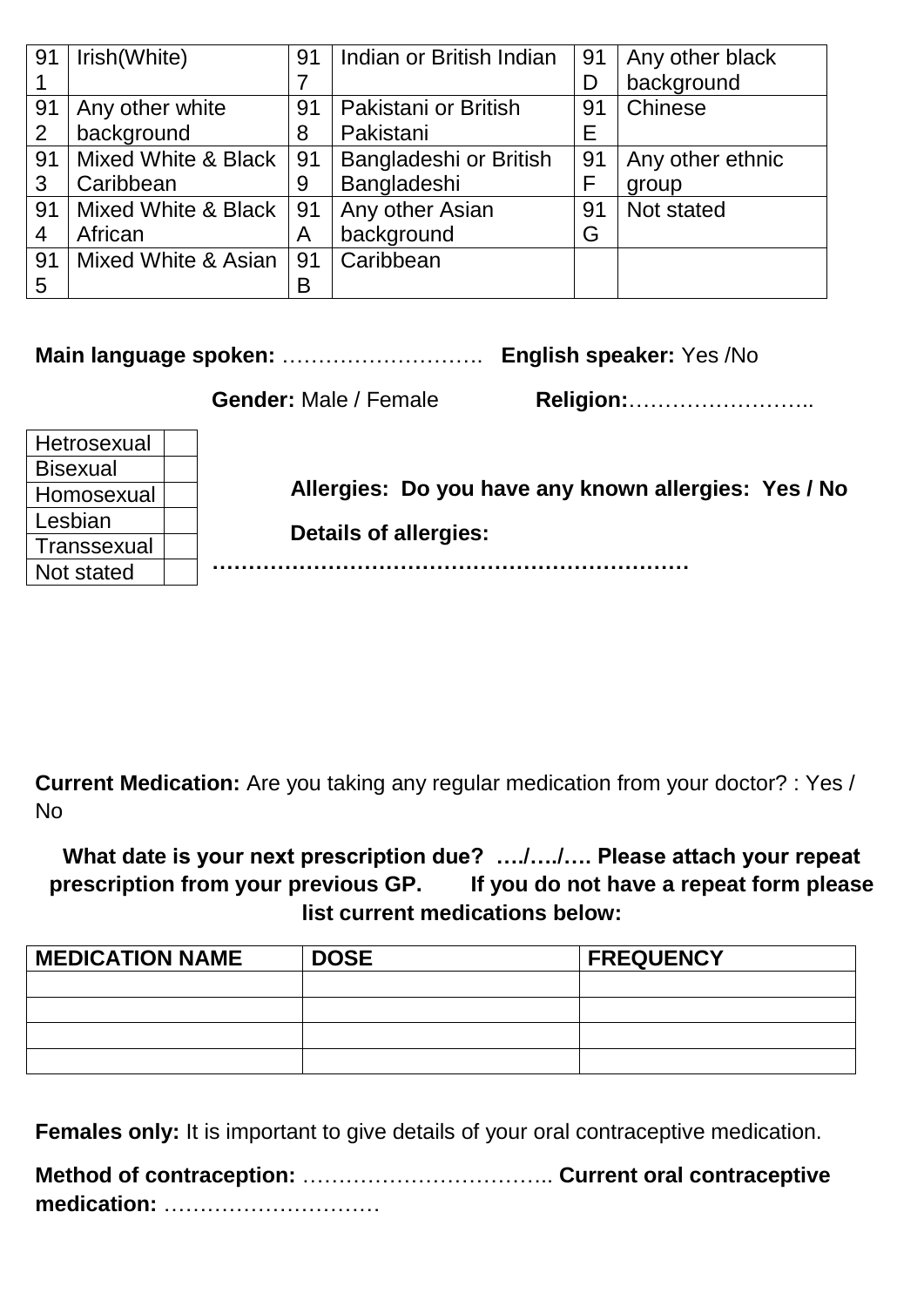Past Medical History: Please list any major illness and / or surgical procedures that you have had:

| <b>Illness / surgical procedure</b> | Date: |
|-------------------------------------|-------|
|                                     |       |
|                                     |       |
|                                     |       |
|                                     |       |

**Family health:** Have any of your family/close relatives had any of the following: (if yes, please give brief details)

|                     | Yes/<br><b>No</b> | <b>Details:</b> |
|---------------------|-------------------|-----------------|
| <b>Stroke</b>       |                   |                 |
| <b>Heart Attack</b> |                   |                 |
| <b>Diabetes</b>     |                   |                 |
| <b>Asthma</b>       |                   |                 |

**Smoking:** Do you smoke? Yes / No If yes how many per day?

**Alcohol:** Do you drink alcohol? **Yes / No** If yes how many units do you drink per week?

| <b>BMI:</b> What is your height? Cms/inches         | What is your weight? |  |
|-----------------------------------------------------|----------------------|--|
| ………………Lbs/kg<br>$\Box$                              |                      |  |
| <b>Females only:</b> How many children do you have? | Children's ages?     |  |

….

Any miscarriages/still births (please give details)

……………………………………………………………………………………………………

## **Public Health:**

| Date of<br>last: | <b>Rubella (German</b><br><b>Measles)injection</b> |  |
|------------------|----------------------------------------------------|--|
|                  | <b>Last smear test</b>                             |  |
|                  | <b>Mammogram (Breast x-</b>                        |  |
|                  | ray                                                |  |

## **PLEASE NOTE:**

It can take up to eight weeks for your medical records to be transferred to us from your previous surgery. In order for us to have as much information as possible before seeing a doctor we strongly recommend that you book a **10 minute New Patient Check appointment** with our Health Care Assistant. During this appointment the following will be checked: